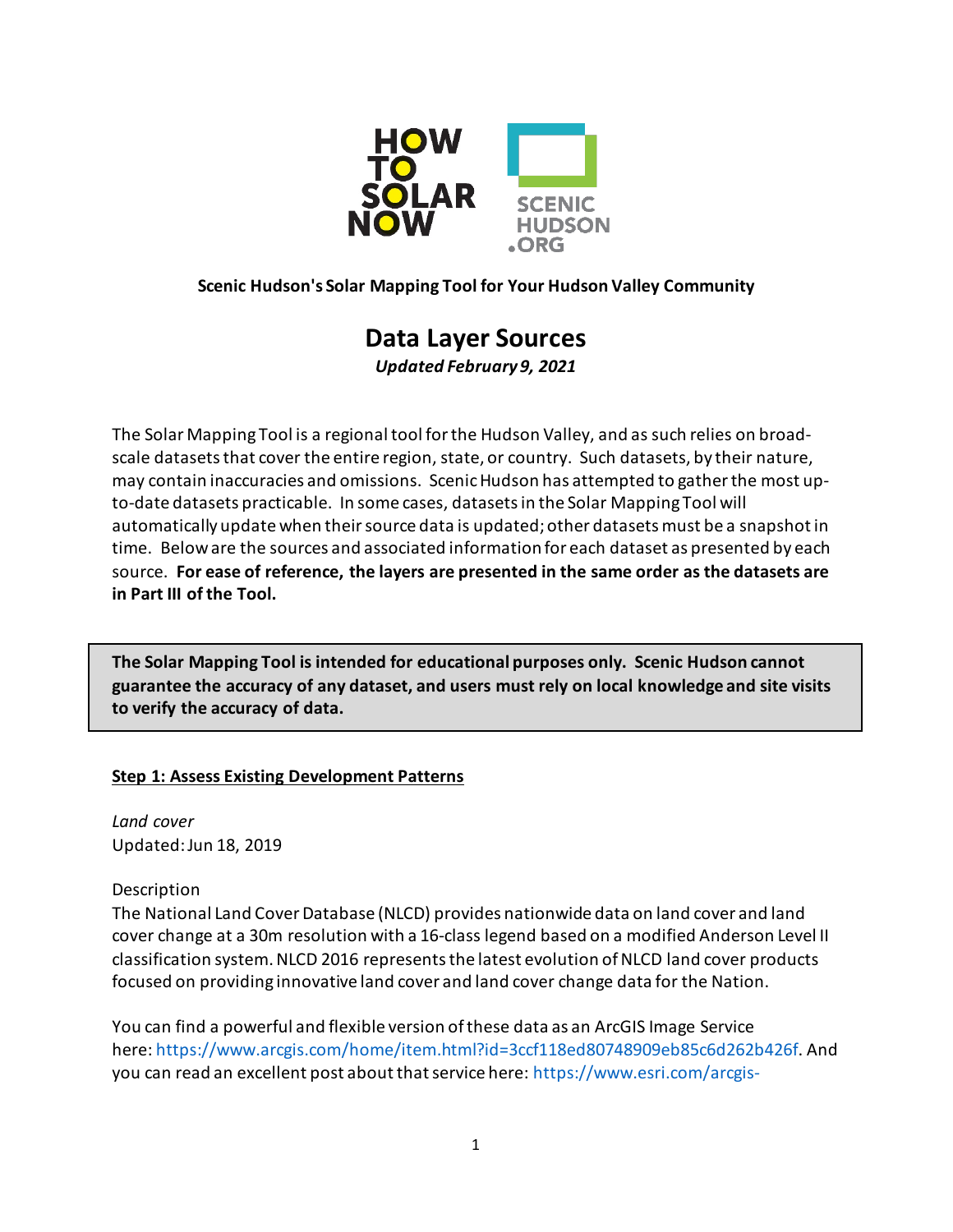[blog/products/arcgis-living-atlas/mapping/mapping-two-decades-of-landcover-change-in-the](https://www.esri.com/arcgis-blog/products/arcgis-living-atlas/mapping/mapping-two-decades-of-landcover-change-in-the-u-s/) $u-s/$ .

The U.S. Geological Survey (USGS), in partnership with several federal agencies, has developed and released four National Land Cover Database (NLCD) products over the past two decades: NLCD 1992, 2001, 2006, and 2011.

These products provide spatially explicit and reliable information on the Nation's land cover and land cover change. To continue the legacy of NLCD and further establish a long-term monitoring capability for the Nation's land resources, the USGS has designed a new generation of NLCD products named NLCD 2016.

The NLCD 2016 design aims to provide innovative, consistent, and robust methodologies for production of a multi-temporal land cover and land cover change database from 2001 to 2016 at 2–3-year intervals. Comprehensive research was conducted and resulted in developed strategies for NLCD 2016: a streamlined process for assembling and preprocessing Landsat imagery and geospatial ancillary datasets; a multi-source integrated training data development and decision-tree based land cover classifications; a temporally, spectrally, and spatially integrated land cover change analysis strategy; a hierarchical theme-based post-classification and integration protocol for generating land cover and change products; a continuous fields biophysical parameters modeling method; and an automated scripted operational system for the NLCD 2016 production. The performance of the developed strategies and methods were tested in twenty World Reference System-2 path/row throughout the conterminous U.S. An overall agreement ranging from 71% to 97% between land cover classification and reference data was achieved for all tested area and all years.

Results from this study confirm the robustness of this comprehensive and highly automated procedure for NLCD 2016 operational mapping.

A compliant implementation of WMS plus most of the SLD extension (dynamic styling). Can also generate PDF, SVG, KML, GeoRSS

Credits (Attribution)

MRLC, Yang, L., et al. (2018). "A new generation of the United States National Land Cover Database: Requirements, research priorities, design, and implementation strategies." ISPRS Journal of Photogrammetry and Remote Sensing 146: 108-123. <https://www.mrlc.gov/data/nlcd-2016-land-cover-conus>

# **Step 2: Opportunity Areas for Solar Development on Existing Development and Previously Disturbed Areas**

*Rooftops of Buildings with Large Footprints* Updated: Jan 6, 2020 (updates automatically from ESRI)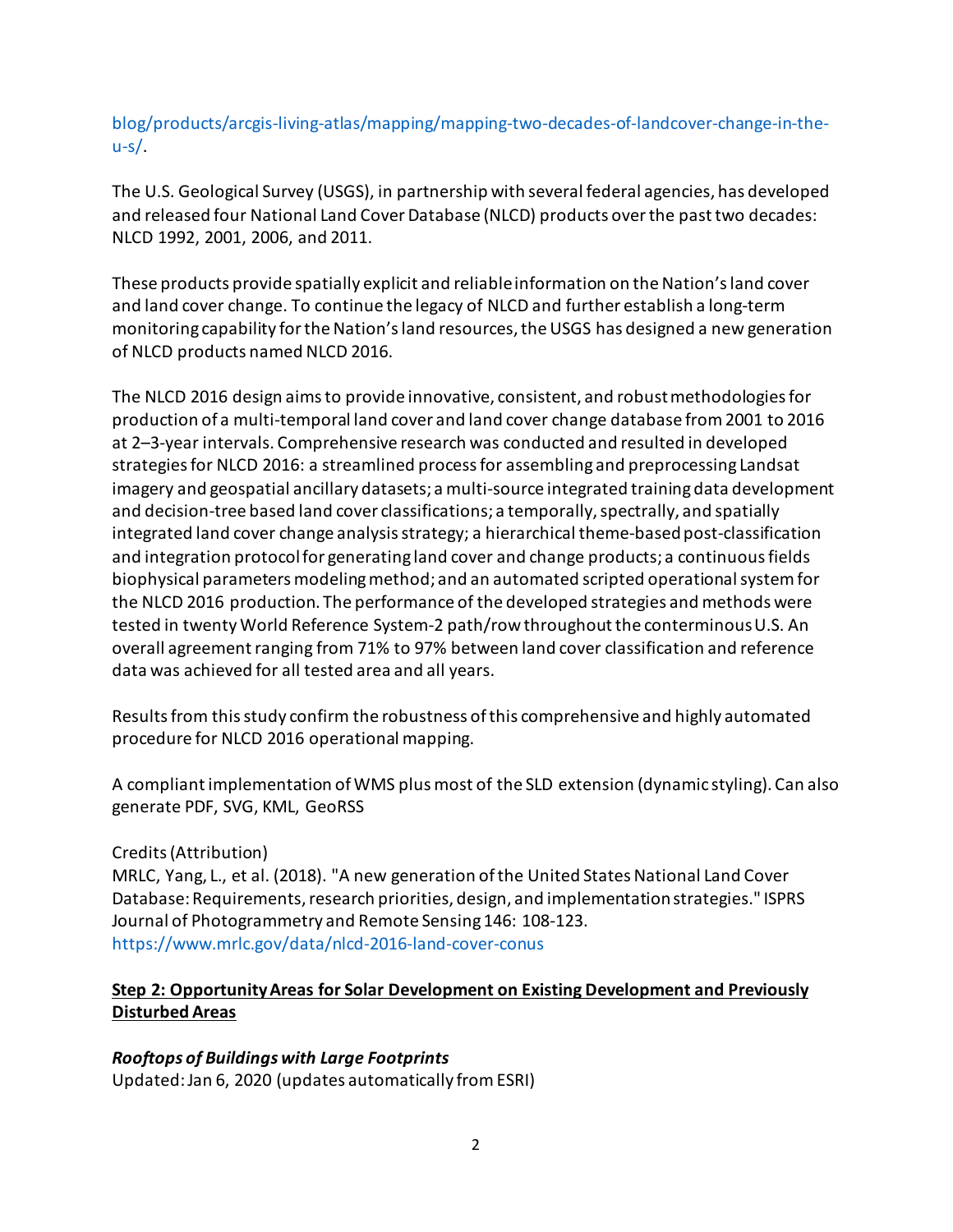### Description

Microsoft recently released a free set of deep learning generated building footprints covering the United States of America. In support of this great work and to make these building footprints available to the ArcGIS community, Esri has consolidated the buildings into a single layer and shared them in ArcGIS Online. The footprints can be used for visualization using [vector tile format](https://www.arcgis.com/home/item.html?id=f40326b0dea54330ae39584012807126) or as hosted feature layer to do analysis. Learn more about the Microsoft Project at the Announcement Blogor the raw data is available at [Github.](https://github.com/Microsoft/USBuildingFootprints)

### Credits (Attribution)

This data is licensed by Microsoft under the Open Data Commons Open Database License (ODbL). Web layer published by Scenic Hudson, Inc.

### *Pre-Screened Re-Powering America Sites*

Updated: Jan 6, 2020 (updates from EPA automatically)

### Description

This layer shows location and attribute data for a national set of contaminated lands, landfills and mine sites that have pre-screened favorably for solar (PV) resource potential. It includes data that covers the United States and U.S. territories. The site data comes from EPA program offices and 16 states. The data were last updated in September 2018. Detailed information about data sources, screening criteria and screening methodology can be found in the Data Documentation file found here: [https://www.epa.gov/re-powering/mapper-technical](https://www.epa.gov/re-powering/mapper-technical-documents)[documents.](https://www.epa.gov/re-powering/mapper-technical-documents)

The U.S. Environmental Protection Agency (EPA) Office of Land and Emergency Management (OLEM), Office of Partnerships, Communication and Analysis (OCPA) created the RE-Powering America's Land Initiative to demonstrate the enormous potential that contaminated lands, landfills, and mine sites provide for developing renewable energy in the United States. To that end, the Initiative developed the RE-Powering Mapper tool. The tool is a publicly available spatial database of more than 130,000 sites that have been evaluated for renewable energy potential. This document details the screening process and data underlying the Mapper.

EPA developed national-level site screening criteria in partnership with the U.S. Department of Energy (DOE) National Renewable Energy Laboratory (NREL). The most recent screening occurred in August 2018. Described in this document, the screening criteria demonstrate the potential to reuse contaminated land for solar, wind, biomass, and geothermal energy production based on resource availability, acreage, and distance to transmission lines and roads. Although these sites have been preliminarily screened for renewable energy potential based on a number of technical considerations, many other factors should be considered in order to determine a project's ultimate feasibility. Renewable energy developers and/or relevant stakeholders usually conduct rigorous site-specific analyses to verify both technical and economic feasibility.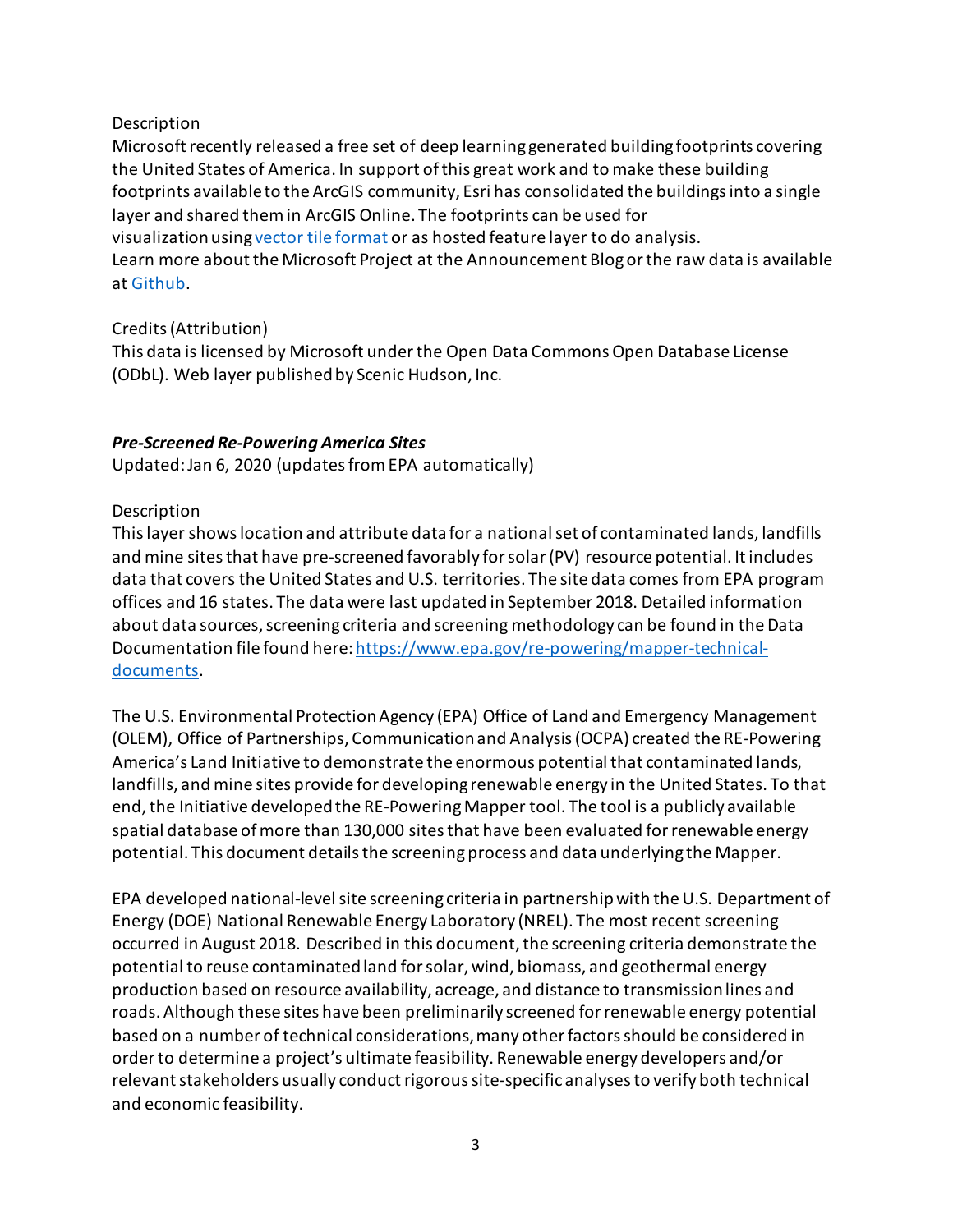For the purposes of this screening, site status in terms of clean-up or potential contamination status has not been considered. Sites may or may not have been assessed and/or remediated. The Mapper database includes a link from each site to a source with more information about the site's environmental conditions.

The federal- and state-tracked sites included in this screening represent a subset of nationwide contaminated lands, landfills, and mine sites. The inventory includes sites that are tracked at the national level through EPA remediation and grant programs, as well as datasets provided from 17 state partners. Many additional sites are tracked at the state and local level, but have not been screened as part of this effort. State brownfield and response programs can be found in the 2017 State Brownfields and Voluntary Response Programs report.

Credits (Attribution)

EPA RE-Powering America's Land Initiative. Web layer published by Scenic Hudson, Inc.

*Mined Lands* Updated April 23, 2020

### Description

The database contains most mines permitted since 1983 but only a limited number of mines from before 1983.

Coordinate locations are approximate. The latitude and longitude are in the NAD83 datum. Longitudinal values are negative (-) to reflect the correct geographical coordinate quadrant. [ an example for decimal longitude: -73.23541 ].

The version of the database has not been completely error checked. Some errors in location or attribute values may exist.

The data set may contain multiple points at a single location.

Mines in the database that lack coordinates, or that have grossly incorrect coordinates, do not appear in the data set.

Accuracy: Mines have areal extent but are shown as points. The locations in the coverage were obtained from a number of sources. Locations have generally been scaled from USGS 7½ minute topographic maps provided by the applicant. The location may be either the approximate centroid of the mine or the point where the mine access road enters a public road. This data has not been field verified but is expected to be within 100 meters of the actual facility location. The data should not be used for precise determination of facility buildings, property or mine entrances. It is most useful for determining general locations of mines. <http://www.dec.ny.gov/lands/5374.html>

# Credits (Attribution)

Division of Mineral Resources 625 Broadway, 3rd Floor Albany, NY 12233-6500 dmn.info@dec.ny.gov Mining and Reclamation [www.dec.ny.gov/lands/5020.html]. Web layer published by Scenic Hudson, Inc.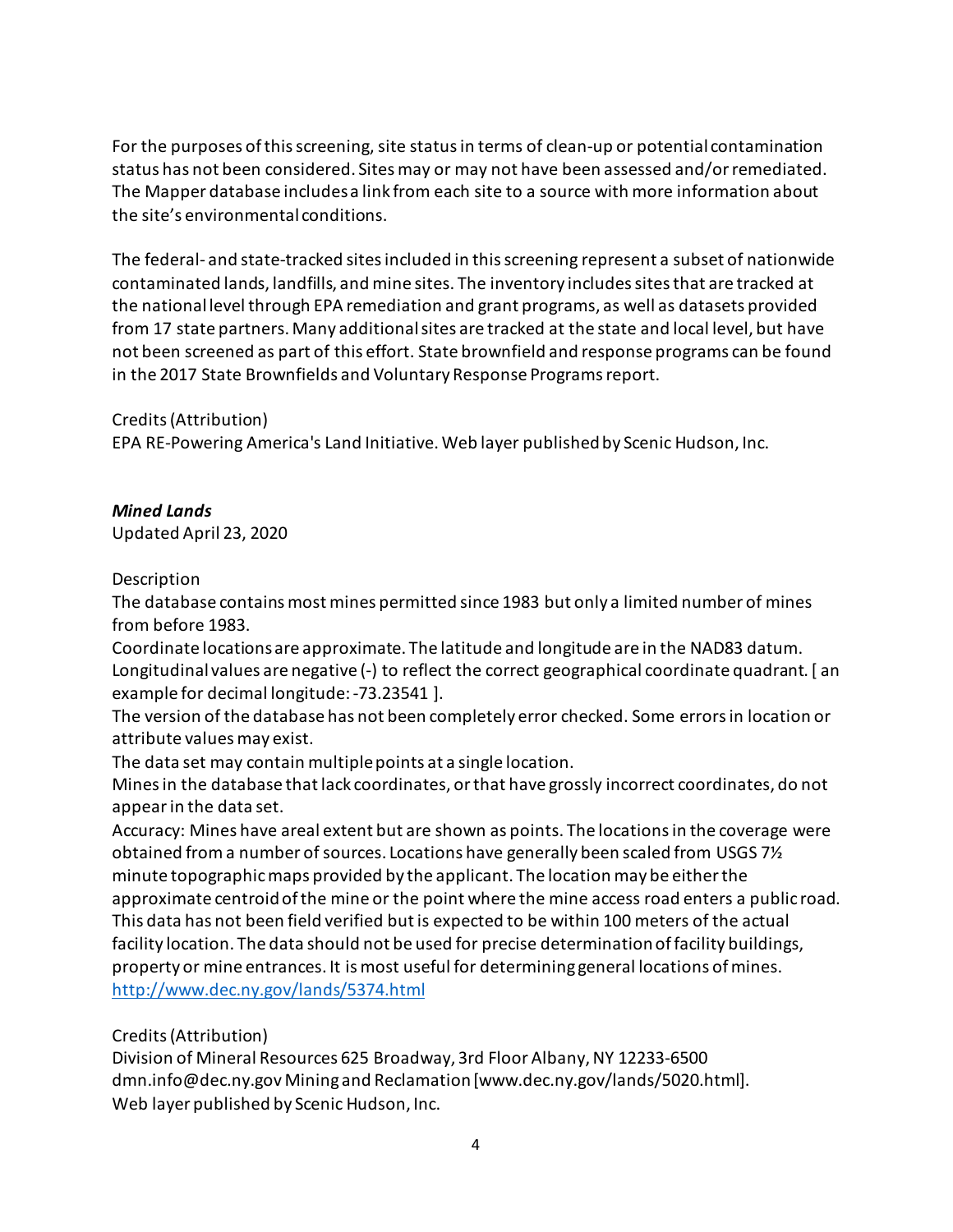# **Step 3: Identify locations for solar that minimize negative impacts to valued resources**

Protect Agricultural Resources

#### *Farmland Soils*

Updated Jan 10, 2020

This dataset is a digital soil survey and generally is the most detailed level of soil geographic data developed by the National Cooperative Soil Survey. The information was prepared by digitizing maps, by compiling information onto a planimetric correct base and digitizing, or by revising digitized maps using remotely sensed and other information.This dataset consists of georeferenced digital map data and computerized attribute data. The map data are in a statewide extent format and include a detailed, field verified inventory of soils and miscellaneous areas that normally occur in a repeatable pattern on the landscape and that can be cartographically shown at the scale mapped. The soil map units are linked to attributes in the National Soil Information System relational database, which gives the proportionate extent of the component soils and their properties.

### Credits (Attribution)

Soil Survey Staff. Gridded Soil Survey Geographic (gSSURGO) Database for New York. United States Department of Agriculture, Natural Resources Conservation Service. Available online at [http://datagateway.nrcs.usda.gov/.](http://datagateway.nrcs.usda.gov/) 20180905 (FY2019 official release). Web layer published by Scenic Hudson, Inc.

# *Agricultural Districts*

Updated: Jan 16, 2020

A Geographic Information System file intended to represent the lands within agricultural district. Please note that boundaries may be generalizations; precise information can be obtained from the county or town tax parcel information.

#### Credits (Attribution)

Cornell IRIS maintains the county produced Agricultural District maps on file under contract with the New York State Department of Agriculture and Markets. In 1996 the maps on file at Cornell IRIS (then CLEARS) were scanned at the NYSDEC as the initial step in creating a digital database of Ag District Boundaries. Web layer published by Scenic Hudson, Inc.

Avoid Important Wetlands and Floodways

*National Wetlands Inventory*  Updated: Feb 20, 2020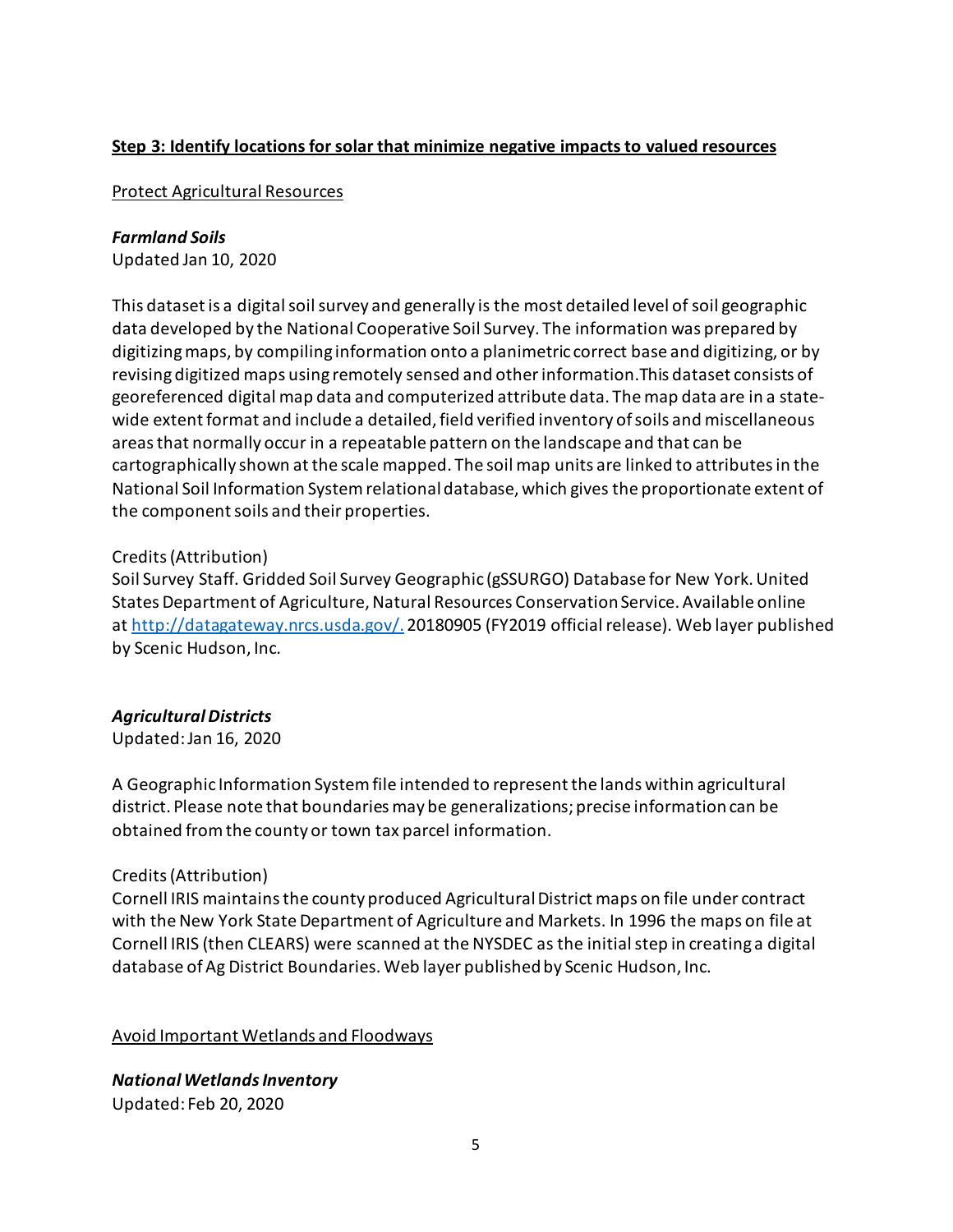#### Description

This data set represents the extent, approximate location and type of wetlands and deepwater habitats in the United States and its Territories. These data delineate the areal extent of wetlands and surface waters as defined by Cowardin et al. (1979). The National Wetlands Inventory - Version 2, Surface Waters and Wetlands Inventory was derived by retaining the wetland and deepwater polygons that compose the NWI digital wetlands spatial data layer and reintroducing any linear wetland or surface water features that were orphaned from the original NWI hard copy maps by converting them to narrow polygonal features. Additionally, the data are supplemented with hydrography data, buffered to become polygonal features, as a secondary source for any single-line stream features not mapped by the NWI and to complete segmented connections. Wetland mapping conducted in WA, OR, CA, NV and ID after 2012 and most other projects mapped after 2015 were mapped to include all surface water features and are not derived data. The linear hydrography dataset used to derive Version 2 was the U.S. Geological Survey's National Hydrography Dataset (NHD). Specific information on the NHD version used to derive Version 2 and where Version 2 was mapped can be found in the 'comments' field of the Wetlands\_Project\_Metadata feature class. Certain wetland habitats are excluded from the National mapping program because of the limitations of aerial imagery as the primary data source used to detect wetlands. These habitats include seagrasses or submerged aquatic vegetation that are found in the intertidal and subtidal zones of estuaries and near shore coastal waters. Some deepwater reef communities (coral or tuberficid worm reefs) have also been excluded from the inventory. These habitats, because oftheir depth, go undetected by aerial imagery. By policy, the Service also excludes certain types of "farmed wetlands" as may be defined by the Food Security Act or that do not coincide with the Cowardin et al. definition. Contact the Service's Regional Wetland Coordinator for additional information on what types of farmed wetlands are included on wetland maps. This dataset should be used in conjunction with the Wetlands\_Project\_Metadata layer, which contains project specific wetlands mapping procedures and information on dates, scales and emulsion of imagery used to map the wetlands within specific project boundaries.

#### Terms of Use

None. Precautions - Federal, state, and local regulatory agencies with jurisdiction over wetlands may define and describe wetlands in a different manner than that used in this inventory. There is no attempt, in either the design or products of this inventory, to define the limits of proprietary jurisdiction of any Federal, state, or local government or to establish the geographical scope of the regulatory programs of government agencies. Persons intending to engage in activities involving modifications within or adjacent to wetland areas should seek the advice of appropriate federal, state, or local agencies concerning specified agency regulatory programs and proprietary jurisdictions that may affect such activities. Acknowledgement of the U.S. Fish and Wildlife Service and (or) the National Wetlands Inventory would be appreciated in products derived from these data.

#### Credits (Attribution)

U.S. Fish and Wildlife Service. Web layer published by Scenic Hudson, Inc.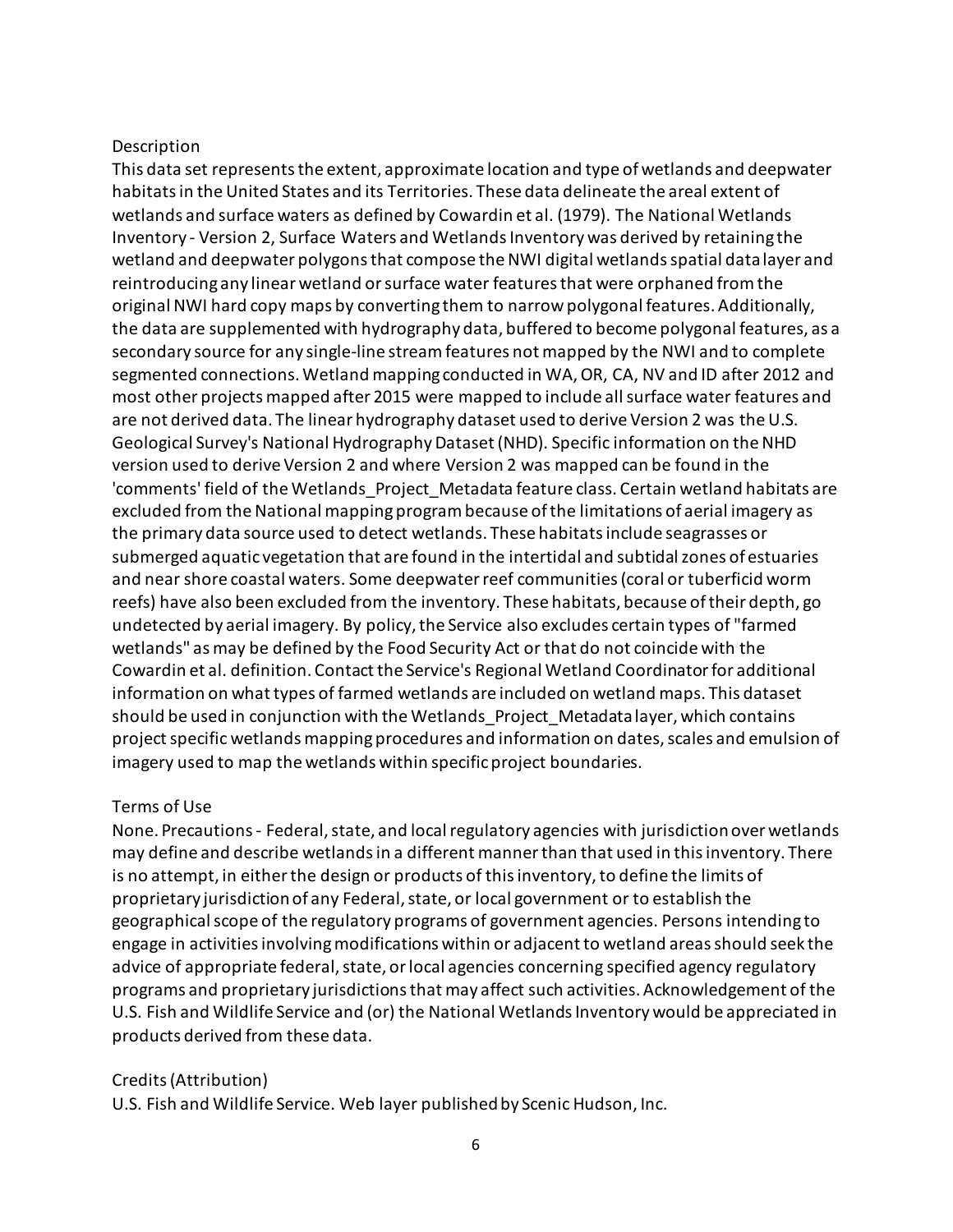#### *New York State Wetlands*

Updated Feb 19, 2020

#### Description

To provide a faithful representation of official New York State regulatory freshwater wetlands maps for GIS resource analysis at scales equal to the 1 to 24,000 scale of original mapping or smaller scales (e.g., 1 to 100,000 scale).

Regulatory maps consist of mylar versions of New York State Department of Transportation 1 to 24,000 planimetric maps on which wetland boundaries and wetland identification codes are drawn. Planimetric maps are generally congruent with and have the same quad names as United States Geological Survey 7.5 minute topographic maps; a few of the Department of Transportation quads have extended borders. Regulatory wetland maps are prepared by NYSDEC and filed as required by the Freshwater Wetlands Act (Article 24 of the Environmental Conservation Law). Associated with the maps are Classification Sheets that list the Wetlands Identification Code, the municipality in which the wetland occurs and the regulatory class of each wetland. Preparation and filing dates vary by county. As amendments to the official maps occur, the coverages are updated so that the GIS information reflects the regulatory maps currently in use. Archive copies of county coverages with previous versions of the official maps are kept. An important feature of the offical maps is that the lines indicate only "the approximate location of the actual boundaries of the wetlands" (ECL Section 24-0301(3)). For a final determination of the actual location of a wetland it is necessary to contact the NYSDEC office for the region in which the wetland occurs. For a sample of what a county coverage looks like, see <http://cugir.mannlib.cornell.edu/SAMPLES/001fwa.gif> (Note Example is for Albany County).

#### Terms of Use

1. The documentation in the Entity and Attribute Overview section of the metadata, and the README referred to in that section, are integral parts of the Regulatory Freshwater Wetlands data. Failure to use the documentation in conjunction with the digital data constitutes a misuse of the data. 2. The digital freshwater wetlands data provided are not a legal substitute for the official Regulatory Freshwater Wetlands maps maintained by the Department of Environmental Conservation pursuant to Environmental Conservation Law Section 24-0301. Should a discrepancy exist between the digital data and the official maps, the official maps are the correct source of information. 3. The official regulatory freshwater wetlands maps may be amended from time to time; digital data obtained at an earlier date may therefore become obsolete. Digital data also may be altered independently of official map amendments in order to make improvements. These digital data cannot be relied on as a definitive statement of the location of freshwater wetlands. Wetland boundaries are subject to delineation by Department of Environmental Conservation regional personnel. 4. The borders of wetlands shown on both the official maps and the digital data are approximate at a scale of 1 to 24,000. Traditional cartographic or digital comparison of the wetland maps to mapped information that is collected and digitized at a larger scale than 1 to 24,000 is not cartographically acceptable and is subject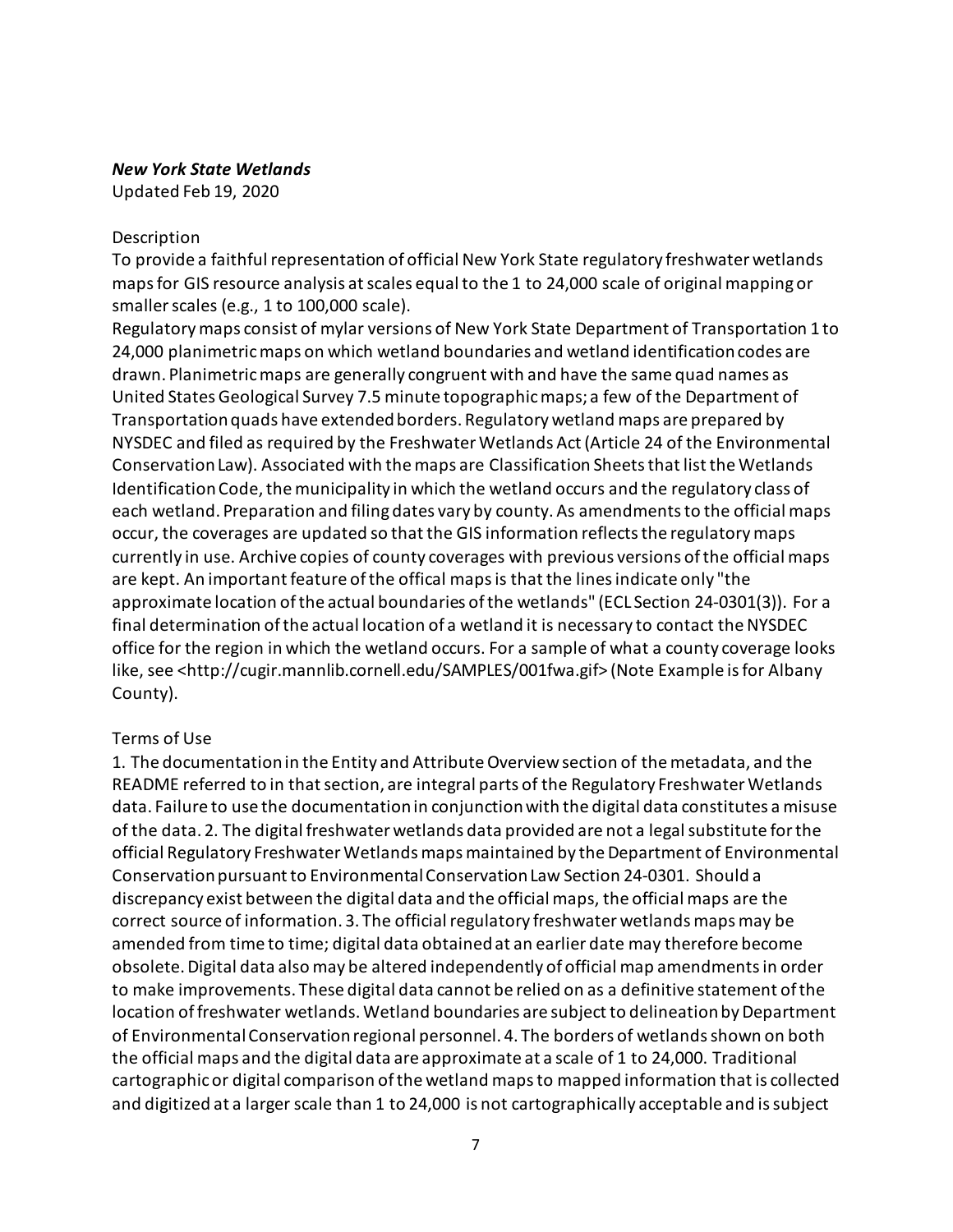to error. 5. It is inappropriate to make further distributions of the data, because digital wetlands data are not official regulatory maps and are subject to change. All requests for the digital wetlands data should be referred to the Cornell University Geospatial Information Repository <http://cugir.mannlib.cornell.edu> or to the Habitat Inventory Unit, New York State Department of Environmental Conservation, 625 Broadway, 5th Floor, Albany, New York 12233- 4754, telephone (518)402-8961.

Credits (Attribution) New York State Department of Environmental Conservation (NYSDEC), <http://cugir.mannlib.cornell.edu/bucketinfo.jsp?id=444>

### *100-yr Flood Zones*

Updated: Feb 19, 2020

#### Description

100 yearflood data parsed from the original FEMA DRIFM and Q3 datasets. Flood zone categories are as follows: A - Areas with a 1% annual chance of flooding and a 26% chance of flooding over the life of a 30-year mortgage. AE - The base floodplain where base flood elevations are provided. AH -Areas with a 1% annual chance of shallow flooding, usually in the form of a pond, with an average depth ranging from 1 to 3 feet. These areas have a 26% chance of flooding over the life of a 30-year mortgage. AO - River or stream flood hazard areas, and areas with a 1% or greater chance of shallow flooding each year, usually in the form of sheet flow, with an average depth ranging from 1 to 3 feet. These areas have a 26% chance of flooding over the life of a 30-year mortgage. VE - Coastal areas with a 1% or greater chance of flooding and an additional hazard associated with storm waves. These areas have a 26% chance of flooding over the life of a 30-year mortgage. Base flood elevations derived from detailed analyses are shown at selected intervals within these zones.

Process: Multiple counties queried for 100 year floodplains and then merged together. 100 yr flood data parsed from the original FEMA dataset. The Q3 Flood Data are derived from the Flood Insurance Rate Maps (FIRMs) published by the Federal Emergency Management Agency (FEMA). The file is georeferenced to the earth's surface using the Universal Transverse Mercator (UTM) projection and a zonal coordinate system (units in meters). Specifications for the horizontal control of Q3 Flood Data files are consistent with those required for mapping at a scale of 1:24000

#### Terms of Use

None. Acknowledgment of FEMA would be appreciated in products derived from these data.

#### Credits (Attribution)

Federal Emergency Management Agency. Dutchess County DFIRM 2012, Ulster County DFIRM 2009, Orange County DFIRM 2009, Westchester County DFIRM 2007, Rockland County Q3 data 1996.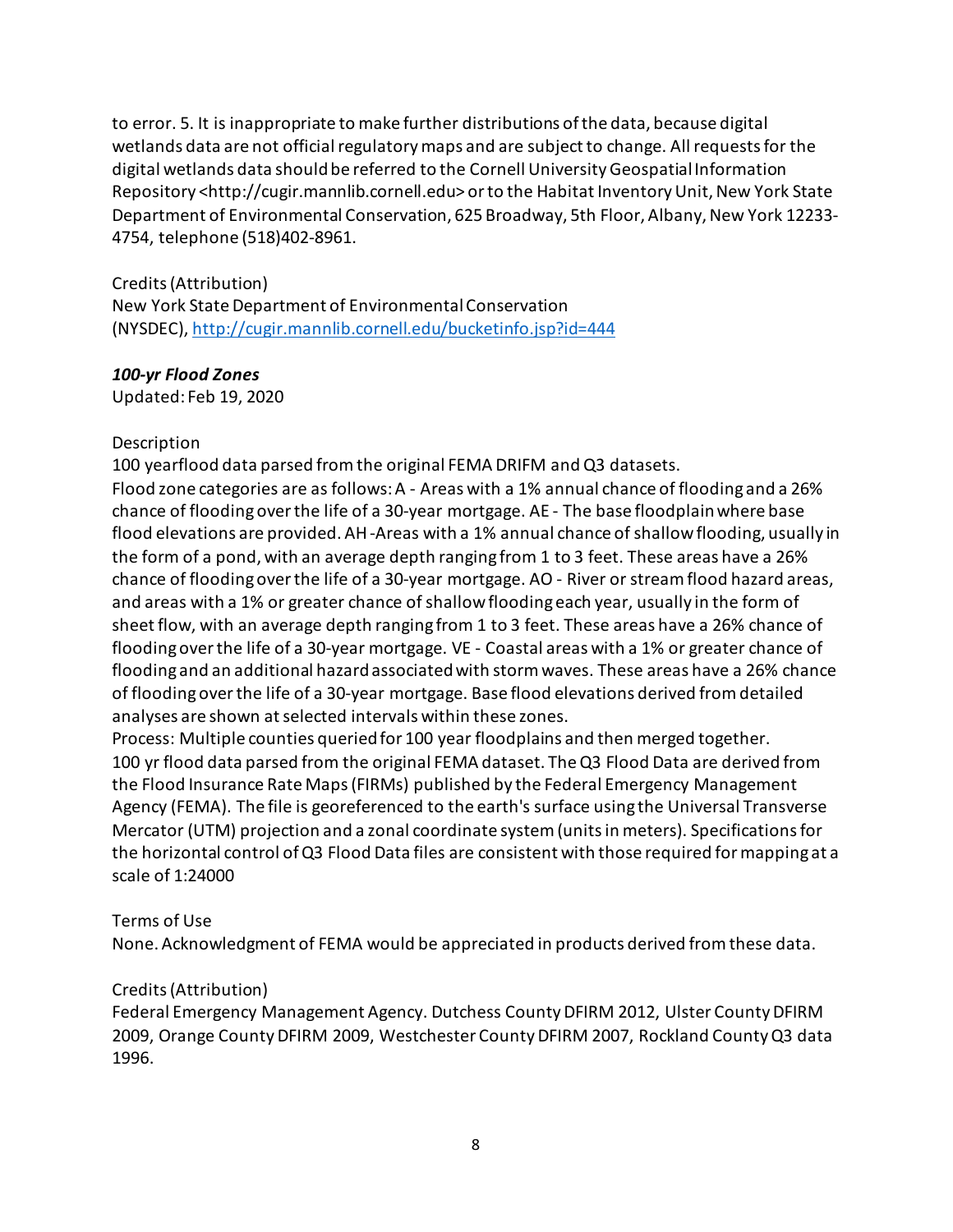# *500-yr Flood Zones*

Updated: Feb 19, 2020

#### Description

500 yr flood data parsed from the original FEMA Dataset. The Q3 Flood Data are derived from the Flood Insurance Rate Maps (FIRMs) published by the Federal Emergency Management Agency (FEMA). The file is georeferenced to the earth's surface using the Universal Transverse Mercator (UTM) projection and a zonal coordinate system (units in meters). Specifications for the horizontal control of Q3 Flood Data files are consistent with those required for mapping at a scale of 1:24000. \*\*\*Must be used with the 100 yr data to show complete areas inundated by 500 yr floods\*\*\*

Terms of Use

None. Acknowledgment of FEMA would be appreciated in products derived from these data.

Credits (Attribution) Federal Emergency Management Agency. 1996

### Protect Biodiversity and Habitat

### *Important Areas for Biodiversity*

Updated: Feb 7, 2020

#### Description

The Important Areas for Biodiversity data layer in the Solar Mapping Tool is a compilation of Natural Heritage Important Areas (IAs), a product of the NY Natural Heritage Program. Important Areas are lands and waters that support the continued presence and quality of known populations of rare animals and rare plants, or of documented examples of rare or highquality ecological communities. Important Areas include the specific locations where the animals, plants, and/or ecological communities have been observed, but go beyond these to also include additional habitat for the rare animal and plant populations, including areas which may be used by rare animals for breeding, nesting, feeding, roosting, or over-wintering; and to include areas that support the natural ecological processes critical to maintaining the habitats of these rare animal and plant populations, or critical to maintaining these significant communities. IAs are generated using GIS Important Area spatial models (IA models) applied to occurrences of rare plants and animals and significant natural communities in the New York Natural Heritage database, or applied to observation locations of other species obtained from other sources. IA models are specific to a species or species group, and are based on the life histories and habitats of that species or species group; for communities, models are based on the community type's size and natural ecological processes. The Important Areas for Biodiversity layer in the Solar Mapping Tool compiles several groups of species into a single layer.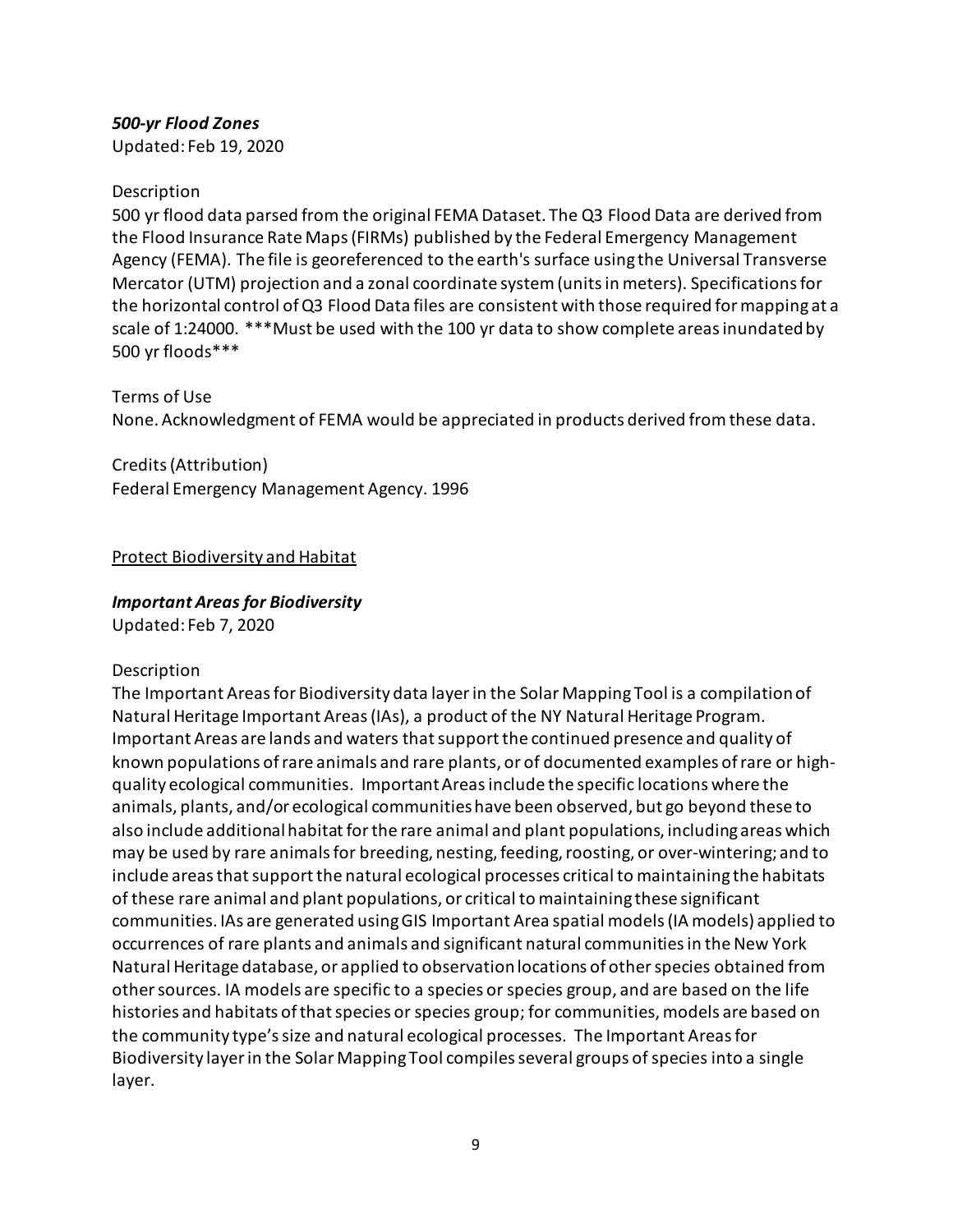### Terms of Use

Natural Heritage Important Areas are not intended for regulatory purposes, and do not replace a review of listed species impacts by NYSDEC. Note that Important Areas do not always coincide precisely with the screening areas for listed species used by NYSDEC in regulatory and permitting reviews, including for solar projects.

The New York Natural Heritage Program shall not be held liable for improper or incorrect use of the data described and/or contained herein. These data and related graphics are not legal documents and are not intended to be used as such. The information contained in these data is dynamic and may change over time. The data are not better than the original sources from which they were derived. It is the responsibility of the data user to use the data appropriately and consistent within the limitations of geospatial data in general and these data in particular. The related graphics are intended to aid the data user in acquiring relevant data;it is not appropriate to use the related graphics as data. The New York Natural Heritage Program gives no warranty, expressed or implied, as to the accuracy, reliability, or completeness of these data. It is strongly recommended that these data are directly acquired from an New York Natural Heritage Program server and not indirectly through other sources which may have changed the data in some way. Although these data have been processed successfully on a computer system at the New York Natural Heritage Program, no warranty expressed or implied is made regarding the utility of the data on another system or for general or scientific purposes, nor shall the act of distribution constitute any such warranty. This disclaimer applies both to individual use of the data and aggregate use with other data.

Credits (Attribution)

New York Natural Heritage Program. Web layer published by Scenic Hudson, Inc. <https://www.nynhp.org/important-areas>

# *Core Forests*

Updated: Jan 6, 2020

#### Description

This layer represents the results of applying the Landscape Fragmentation Tool v2.0 (http://clear.uconn.edu/tools/lft/lft2/download.htm) to forest patches within and immediately adjacent to the counties of the Hudson River Estuary Watershed. The patches were based on the 2016 National Land Cover Database. They represent continuous patches of forest unfragmented by major roads, railroads, and non-forest habitat. The forest patches were converted from polygons to a 10 meter raster for proper application of the tool. Any pixels that were not inside a polygon were treated as fragmenting habitat. The output of the Landscape Fragmentation Tool assigned each pixel to one of six classes. Patch forest, edge forest, perforated forest, and three classes of core forest based on size. Patch forest: Patch forests are small forested areas that are surrounded by non-forest land cover. In some cases, edge pixels were misclassiied as patch forest due to the reduction in resolution when converting from polygon representation of a forest patch to a 10 meter raster representation. These pixels were re-classified as edge pixels in the final output. Patch forest was classified as a forest fragment in this layer.Edge forest: Edge forest pixels were any forest pixels that fall within the 100 meter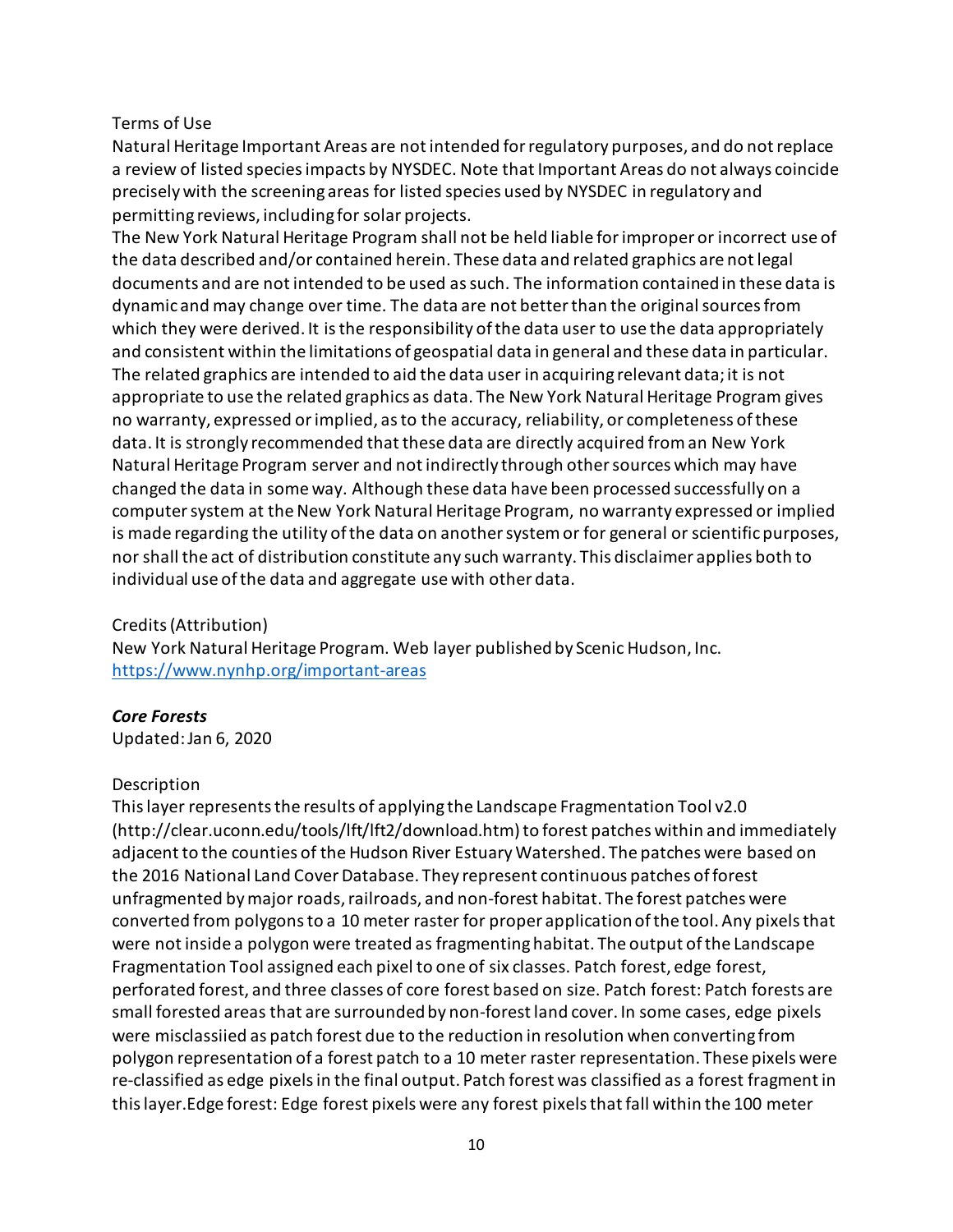boundary between core forest and non-forested landscape.Perforated forest: Forest pixels that fall in the interior boundary bewteen core forest and small forest openings. For our purposes, perforated forest pixels were considered part of the forest core and reclassified as core before calculating the core area. Core forest: Core forests are forested areas that are surrounded by a buffer of at least 100 meters of forest.

Credits (Attribution) New York Natural Heritage Program, DEC Hudson River Estuary Program, Cornell University. Web layer published by Scenic Hudson, Inc. <https://www.nynhp.org/forest-patches>

### Preserve the Integrity of Historic, Recreation, and Protected Sites

# *NYS National Register of Historic Places listings*

Updated: Apr 7, 2020 (updates automatically from NYS Parks)

# Description

The National Register of Historic Places is the official list of the Nation's historic places worthy of preservation. Authorized by the National Historic Preservation Act of 1966 [\(Federal](https://www.nps.gov/subjects/nationalregister/regulations.htm)  [Regulation 36 CFR 60\)](https://www.nps.gov/subjects/nationalregister/regulations.htm) the National Park Service's National Register of Historic Places is part of a national program to coordinate and support public and private efforts to identify, evaluate, and protect America's historic and archaeological resources. To be considered eligible, a building, district, structure or object must meet the [National Register Criteria for Evaluation.](https://www.nps.gov/subjects/nationalregister/upload/NRB-15_web508.pdf) This involves examining the property's age, integrity, and significance.

Is the property old enough to be considered historic (generally at least 50 years old) and does it still look much the way it did in the past? Is the property associated with events, activities, or developments that were important in the past? With the lives of people who were important in the past? With significant architectural history, landscape history, or engineering achievements? Does it have the potential to yield information through archaeological investigation about our past? Registered properties and properties determined eligible for the Register receive a measure of protection from the effects of federal and/or state agency sponsored, licensed or assisted projects through a notice, review, and consultation process. Owners of depreciable, certified historic properties may take a 20 percent federal income tax credit for the costs of substantial rehabilitation as provided for under the Tax Reform Act of 1986. Municipal and not-for-profit owners of listed historic properties may apply for matching state historic preservation grants. There are no restrictions placed on private owners of registered properties. Private property owners may sell, alter or dispose of their property as they wish.

For additional information on National Register listings and current information, please visit the [NYS Cultural Resource Information System](https://cris.parks.ny.gov/)

# Terms of Use

Up to date and additional information can be found online at: cris.parks.ny.gov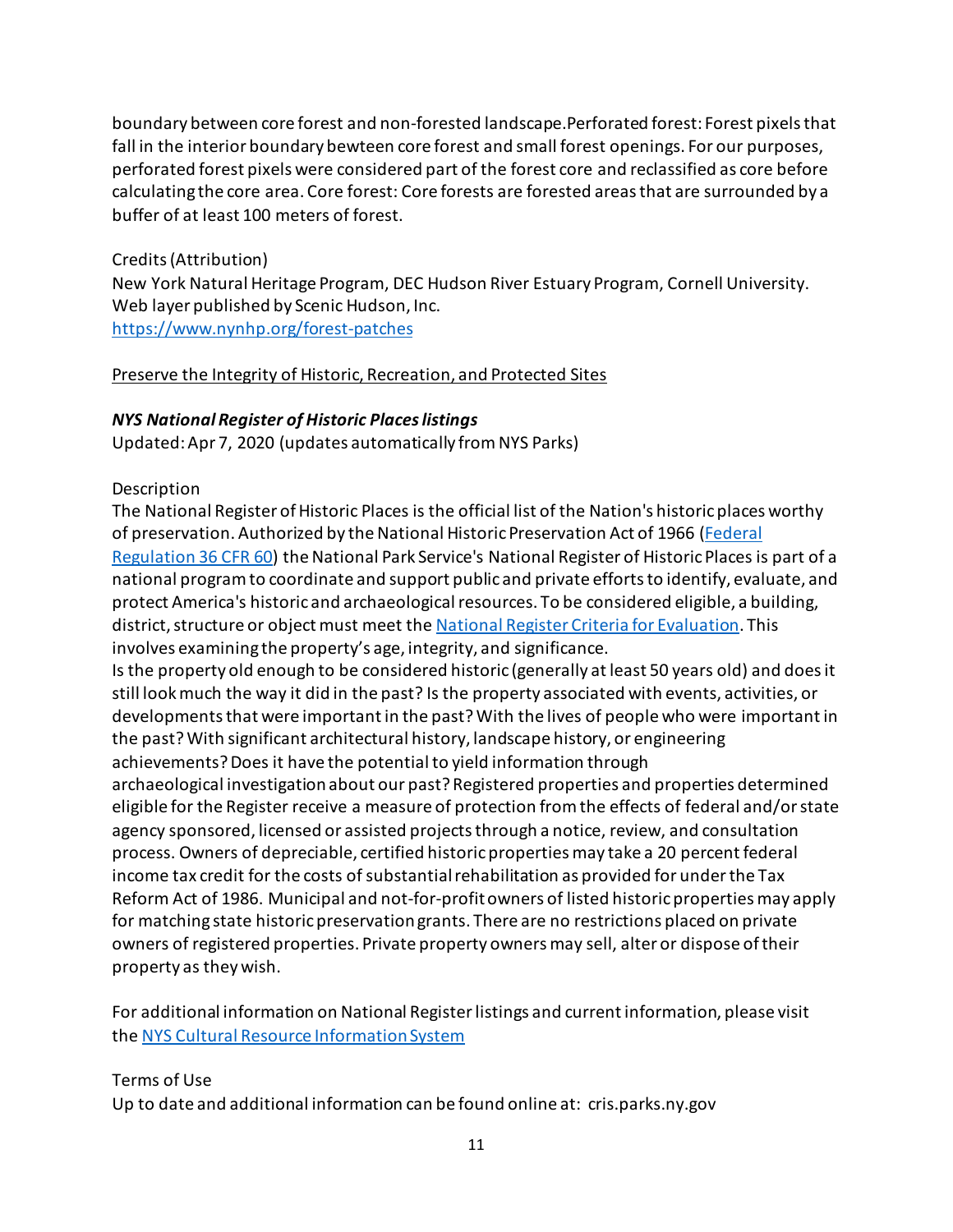Credits (Attribution) Michael P. Schiferli, HP Program Analyst

# *US Protected Areas Database*

Updated: Dec 11, 2019 (updates automatically from ESRI)

### Description

The USGS [Protected Areas Database of the United States](https://gapanalysis.usgs.gov/padus/)(PAD-US) is the official inventory of public parks and other protected open space. With more than 9 billion acres in more than 350,000 holdings, the spatial data in PAD-US represents public lands held in trust by thousands of national, State and regional/local governments, as well as non-profit conservation organizations.

These statistics summarize the complete 2.0 database – fee lands, overlapping designations, easements, proclamation boundaries and marine areas. Manager Type provides a coarse level land manager description from the PAD-US "Agency Type" Domain, "Manager Type" Field (for example, Federal, State, Local Government, Private).

This map is based on the PAD-US 2.0 Combined Proclamation, Marine, Fee, Designation, Easement feature class.

PAD-US is published by the U.S. Geological Survey (USGS) Science Analytics and Synthesis (SAS), [Gap Analysis Project \(GAP\).](https://gapanalysis.usgs.gov/padus/) GAP produces data and tools that help meet critical national challenges such as biodiversity conservation, recreation, public health, climate change adaptation, and infrastructure investment. See the [GAP webpage](https://gapanalysis.usgs.gov/) for more information about GAP and other GAP data including species and land cover.

# Dataset Summary

Phenomenon Mapped: This layer displays protected areas symbolized by manager type. Coordinate System:Web Mercator Auxiliary Sphere Extent: 50 United States plus Puerto Rico, the US Virgin Islands, the Northern Mariana Islands and other Pacific Ocean Islands Visible Scale: 1:1,000,000 and larger Source: [U.S. Geological Survey \(USGS\) Science Analytics and Synthesis \(SAS\), Gap Analysis](https://gapanalysis.usgs.gov/padus/)  [Project \(GAP\)](https://gapanalysis.usgs.gov/padus/) PAD-US version 2.0 Publication Date: September 2018

Attributes included in this layer are:

- Category
- Owner Type
- Owner Name
- Local Owner
- Manager Type
- Manager Name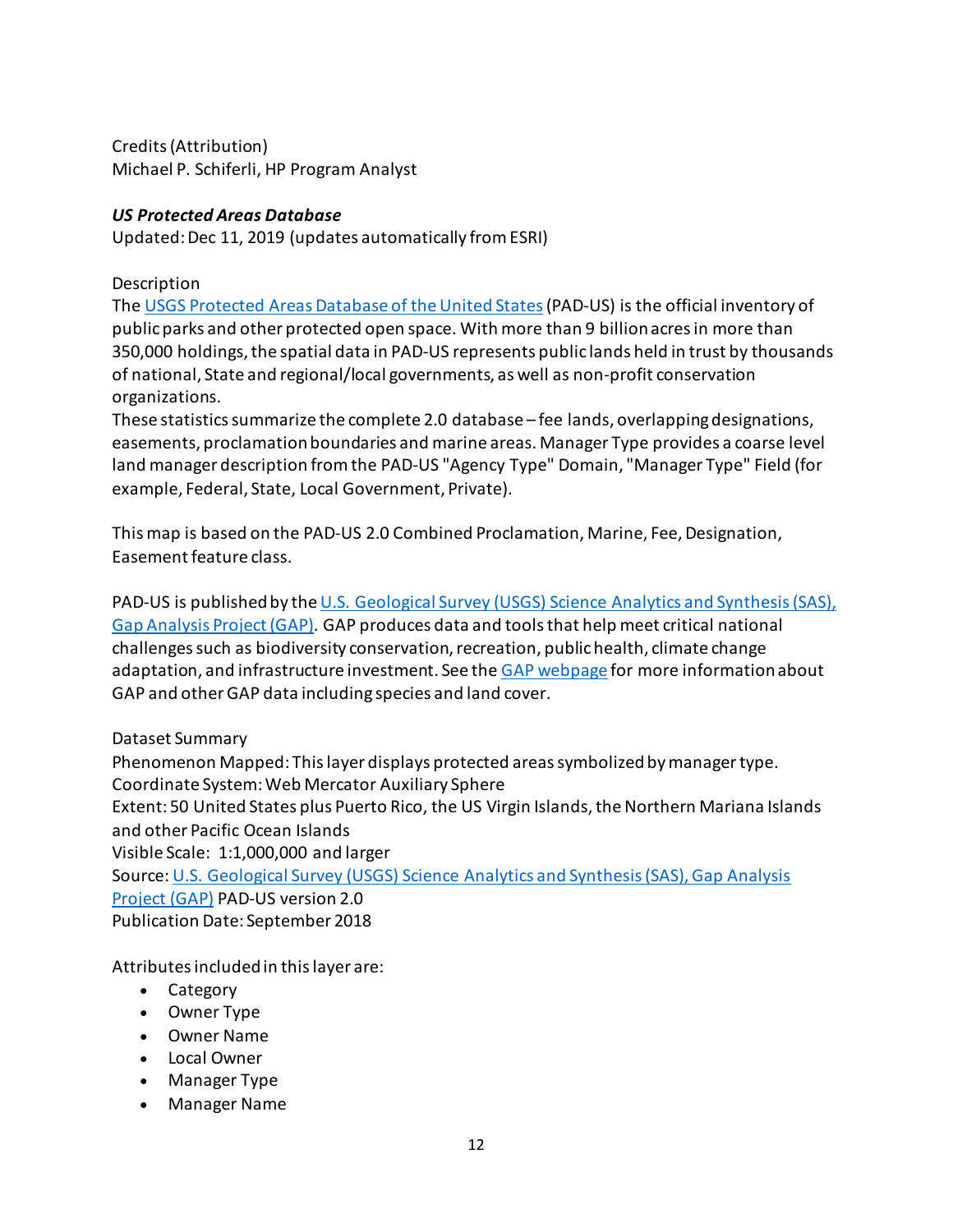- Local Manager
- Designation Type
- Local Designation
- Unit Name
- Local Name
- Source
- Public Access
- GAP Status Status 1, 2, 3 or 4
- GAP Status Description
- International Union for Conservation of Nature (IUCN) Description I: Strict Nature Reserve, II: National Park, III: Natural Monument or Feature, IV: Habitat/Species Management Area, V: Protected Landscape/Seascape, VI: Protected area with sustainable use of natural resources, Other conservation area, Unassigned
- Date of Establishment

The source data for this layer are available [here.](https://gapanalysis.usgs.gov/padus/data/download/)

Terms of Use

This work is licensed under the Esri Master License Agreement.

[View Summary](https://goto.arcgis.com/termsofuse/viewsummary) | [View Terms of Use](https://goto.arcgis.com/termsofuse/viewtermsofuse)

Important Note: This item requires an ArcGIS Online organizational subscription or an ArcGIS Developer account and does not consume credits. To access this item, you'll need to do one of the following:

- Sign in with an account that is a member of an organizational subscription
- Sign in with a developer account
- [Register an application](https://goto.arcgis.com/termsofuse/registeranapplication) and use your application's credentials.

If you don't have an account, you can sign up for a [free trial of ArcGIS](https://goto.arcgis.com/features/trial) or a free ArcGIS [Developer account.](https://goto.arcgis.com/developers/signup)

# Credits (Attribution)

U.S. Geological Survey, Gap Analysis Project (GAP), September 2018, Protected Areas Database of the United States (PADUS), Version 2.0 Combined Feature Class

# **Step 4: Assess Solar Feasibility and Interconnection Potential**

# *Surface Topography – Landform Solar Feasibility*

Updated: Feb 5, 2020

Description

Landform solar development feasibility layer. Based on slope and aspect, calculated from USGS NED 1/3 arc-second DEM (resampled to 30ft cell size).

Criteria for landform feasibility:

- Value = 0, Infeasible, Slope > 30 deg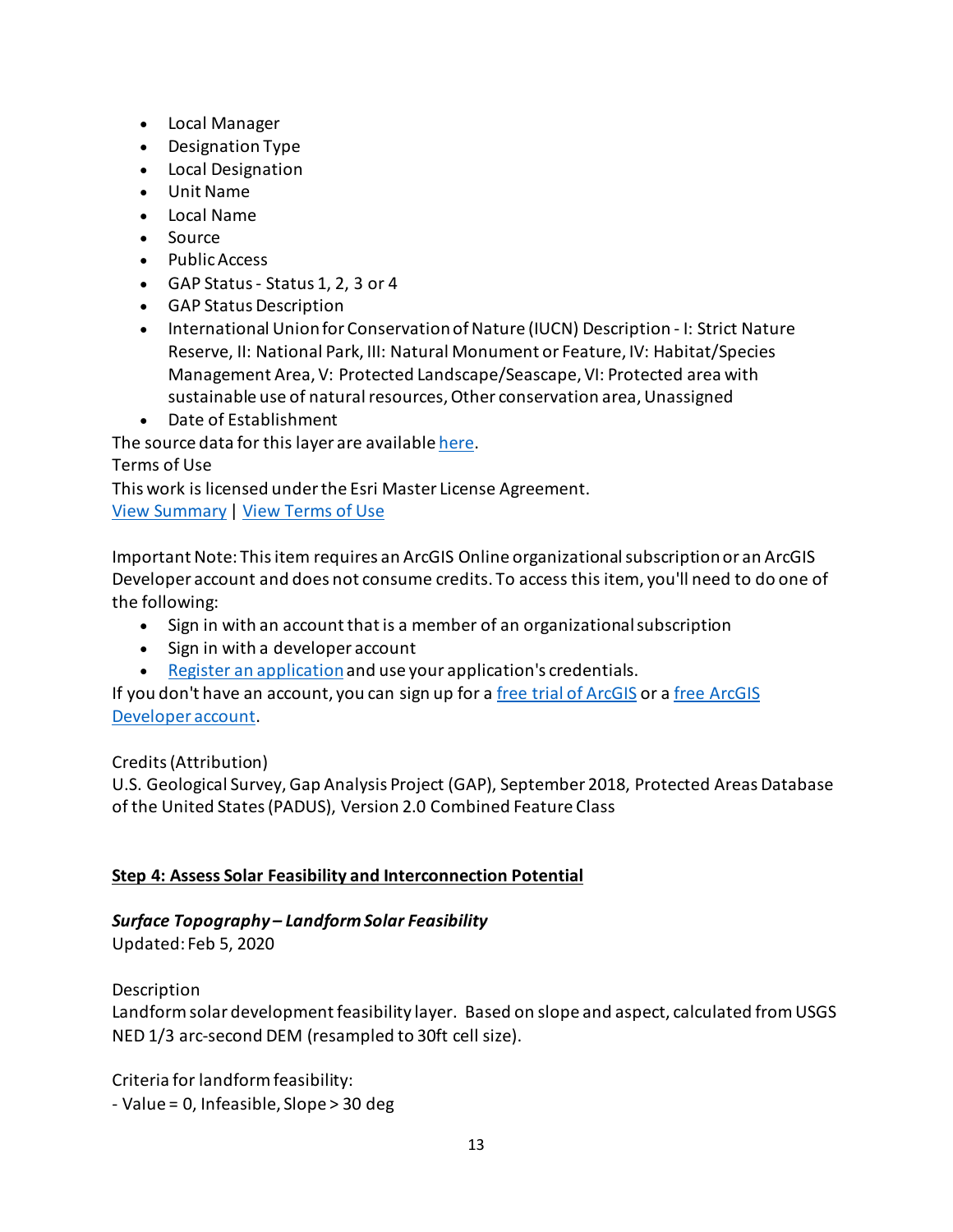- Value = 1, Most Feasible, Slope < 5 deg

- Value = 2, Somewhat Feasbile, Aspect >= 135 and <= 225 (south facing) and Slope > 5 deg and  $\le$  15 deg

- Value = 3, Least Feasible, Aspect >= 135 and <= 225 (south facing) and Slope > 15 deg and <= 30 deg

# Terms of Use

The data are provided "as is" and "as available" without warranty, representation, endorsement or guarantee. Scenic Hudson does not warrant or guarantee the accuracy, completeness or reliability of the data and shall not be held liable for use of the data for any purpose. The data are provided for general informational purposes and for planning reference and management decisions, and not for final site selection, permitting or other legal purposes. The Solar Mapping Tool does not replace regulatory review by appropriate authorities. The entire risk associated with use, results and performance of the data is assumed by the user, and you assume all risk regarding availability, quality, condition, completeness, accuracy, reliability and use related to the data and any data derived therefrom. The data is subject to change without notice. Users should be aware that temporal changes may have occurred from the data. As with all remotely sensed data, all features should be verified with a site visit and/or surveys by qualified professionals.

Credits (Attribution) Scenic Hudson, Inc.

# *Hosting Capacity*

Updated: Sep, 2020 (updates automatically from each electrical utility)

# **Description**

Hosting capacity is a vital aspect of preliminary feasibility assessment for a distributed solar project. These datasets are provided by each electrical utility serving the Hudson Valley, via the Joint Utilities of New York. Hosting capacity is estimated through Hosting Capacity Analysis, detailed below. These analyses are updated every twelve months.

# Hosting Capacity Analysis Methodology and Assumptions

The analyses presented in these displays provide the sub-feeder level hosting capacity for the distribution circuits evaluated. Hosting capacity is an estimate of the amount of DER that may be accommodated without adversely impacting power quality or reliability under current configurations and without requiring infrastructure upgrades. Please note that this analysis was conducted under current configurations, and prior to infrastructure upgrades such as: installing a recloser or remote terminal unit at the point of common coupling; replacing a voltage regulating device or controller to allow for reverse power flow; substation-related upgrades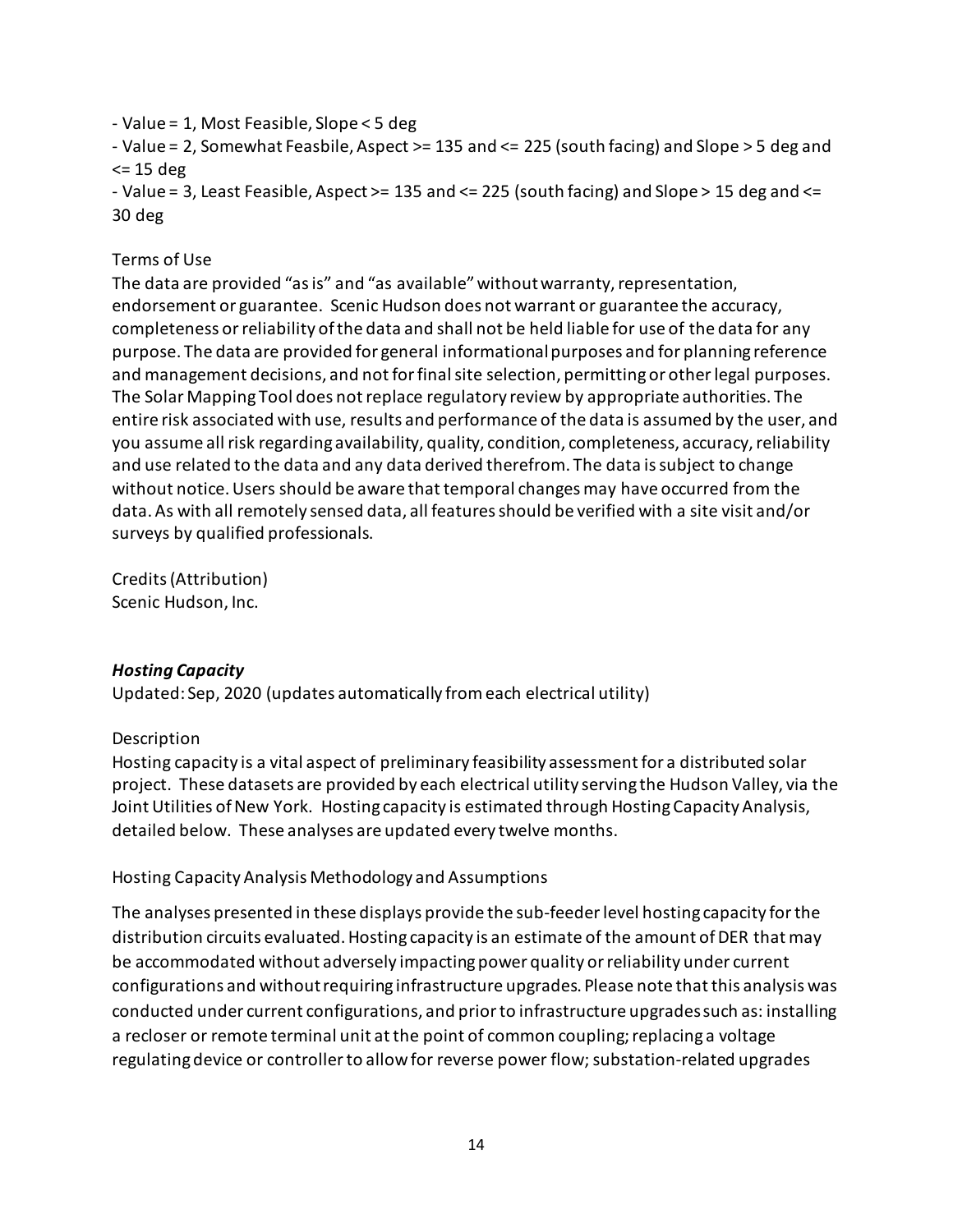including ground fault (or zero-sequence overvoltage ("3V0") protection; or other protectionrelated upgrades.

For the Stage 3 displays, each circuit's hosting capacity is determined by evaluating the potential power system criteria violations as a result of large solar PV systems with an AC nameplate rating starting at and gradually increasing from 300 kW interconnecting to threephase distribution lines. The analyses represent the sub-feeder level hosting capacity only and do not account for all factors that could impact interconnection costs (including substation constraints). The Stage 3 hosting capacity maps are displayed at the sub-feeder level, according to the heat mapping breakpoints noted in the map legends. Stage 3 hosting capacity efforts also incorporates the impacts of installed DER into the analysis.

Circuits that appear in light pink illustrate portions of the circuit that are either Single or Two Phase. This does not indicate that there is no ability to host DER in these areas; rather, these values need to be calculated as part of a traditional engineering study completed pursuant to the Standard Interconnection Requirements process. It should be noted that no values presented in this portal should be considered a substitute for traditional engineering screens.

Furthermore, please note that issues related to circuit protection require further analysis to make a definitive determination of hosting capacity. This data is being provided for informational purposes only and is not intended to be a substitute for the established interconnection application process. Additional displays with tabulated data have been included in the form of data pop-up displays to indicate that the hosting capacity may be lower at any given location. For example, anti-islanding concerns may limit the overall circuit hosting capacity. For this reason, anti-islanding criteria were calculated as part of the analysis, but not included in the heat mapping criteria. This was intended to avoid potentially conveying misleading information about the circuit's sub-feeder level hosting capacity, as anti-islanding solutions are typically considered a significant interconnection upgrade cost. The estimated hosting capacity value corresponding to the anti-islanding criteria has been included in the data pop-up displays as a separate item for this reason.

As a rule of thumb, the minimum hosting capacity value is indicative of the available hosting capacity across the length of the feeder segment and most often defined by the hosting capacity value located at the most downstream node within each breakpoint. The maximum hosting capacity value is indicative of the available hosting capacity at a specific location across the feeder segment, most often located at the most upstream node within each breakpoint. The load zone represents the [NYISO Load Zone.](https://www.nyiso.com/documents/20142/1397960/nyca_zonemaps.pdf/8c3807e1-5bab-ab44-3c71-2c8e61b5748b)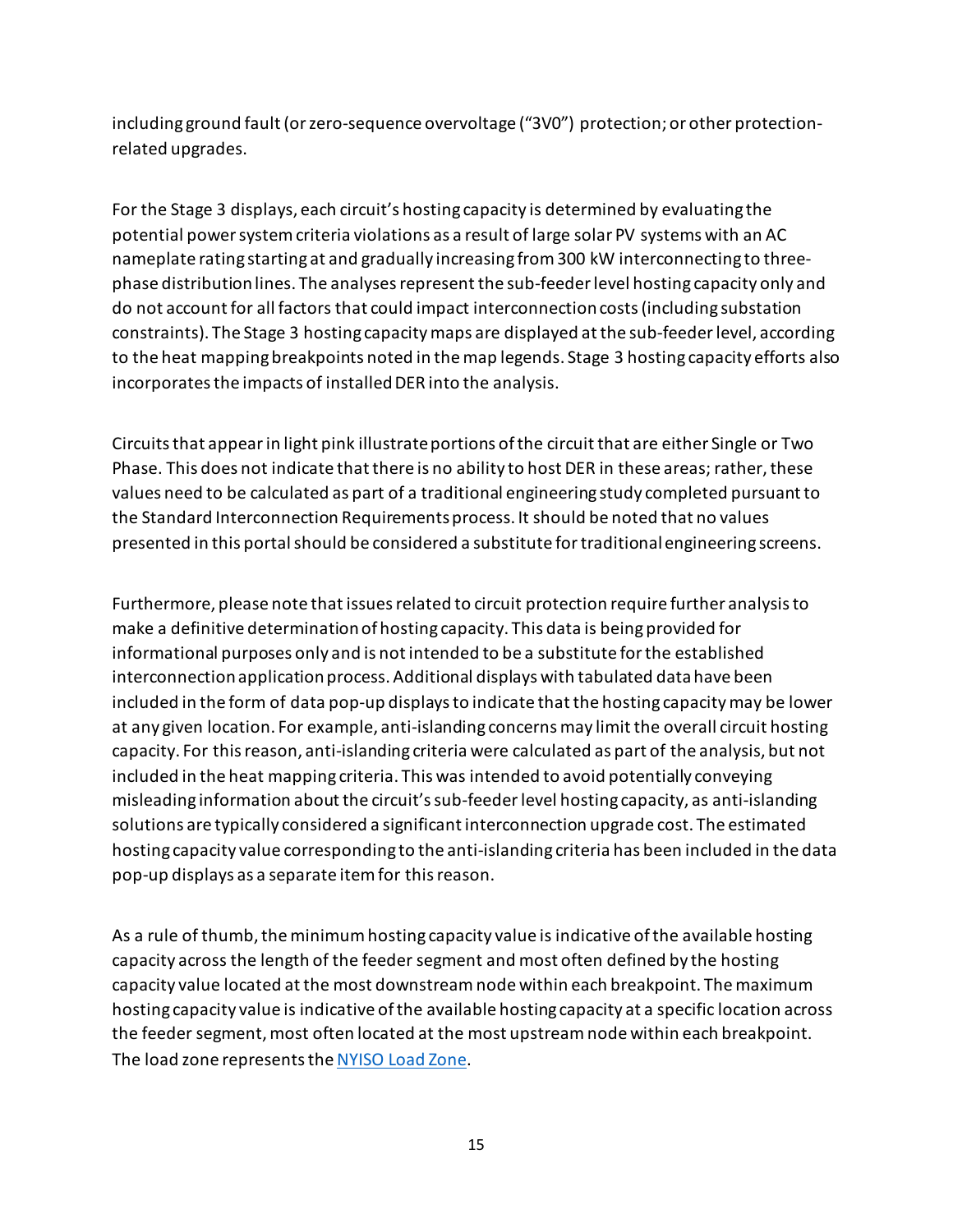Existing DER is considered in this stage of the hosting capacity analysis. However, as additional DER systems will continue to be installed after this hosting capacity analysis has been performed and queued DER systems are not considered in the hosting capacity analysis, the data pop-ups are intended to provide additional context to the displays. For these reasons, the installed and queued DER values as well as the DER installed since the last hosting capacity refresh are included in the data pop-ups and will be updated on a monthly basis.

Credits (Attribution) The Joint Utilities of New York

# *Transmission Lines*

Updated: Feb 6, 2020

### Description

This feature class/shapefile is for the Homeland Infrastructure Foundation Level Database (HIFLD) [\(https://gii.dhs.gov/HIFLD](https://gii.dhs.gov/HIFLD)) as well as the Energy modelling and simulation community. This feature class/shapefile represents electric power transmission lines. Transmission Lines are the system of structures, wires, insulators and associated hardware that carry electric energy from one point to another in an electric power system. Lines are operated at relatively high voltages varying from 69 kV up to 765 kV, and are capable of transmitting large quantities of electricity over long distances. Underground transmission lines are included where sources were available. The following updates have been made since the previous release: 8,653 features added, geographic coverage expanded to include Guam, Northern Mariana Islands, and Virgin Islands.

# Credits (Attribution)

Homeland Infrastructure Foundation-Level Data (HIFLD) Subcommittee. Web layer published by Scenic Hudson, Inc.

# *Utility Service Areas*

Updated: Mar 23, 2020

# Description

Key Attributes of Data

- Full utility company name
- Shorthand/abbreviated company name
- DPS company ID
- Date that a feature was last modified
- Notes including former name of utility (if applicable; blank if no notes provided)

The state of New York is served by 56 electric utilities, which are comprised of 7 investor owned and 49 municipality owned utilities. For natural gas, the state is served by 15 gas utility companies.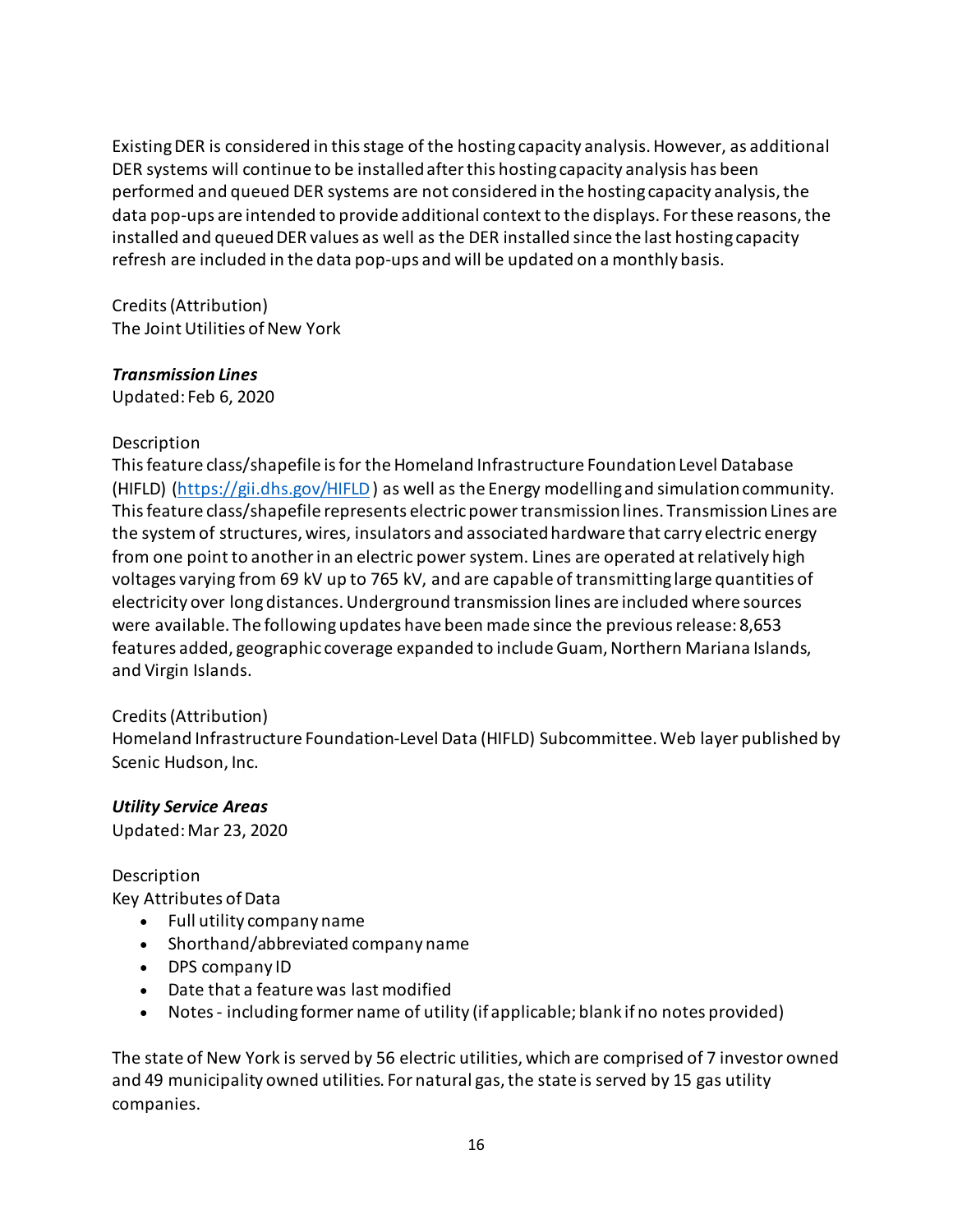The list of gas and electric utilities rarely change. After Superstorm Sandy, the Long Island Power Authority (LIPA) switched their service provider from National Grid to PSEG (referred to as PSEG Long Island), but their service footprint did not change.

A list of electric utilities that are regulated by DPS can be found at http://www3.dps.ny.gov/W/PSCWeb.nsf/All/03627EFC626529EE85257687006F39CD?OpenDoc ument

A list of gas utilities that are regulated by DPS can be found at http://www3.dps.ny.gov/W/PSCWeb.nsf/All/AF91A30E4F00289785257687006F3A53?OpenDoc ument

In general, for electric service, PSEG-LI serves Long Island, Con Edison serves most of Westchester County and all of NYC, O&R serves Orange and Rockland Counties, Central Hudson serves the Hudson Valley, RG&E serves the Rochester area and parts of Allegany, Livingston and Wyoming Counties, National Grid serves large parts of the Capital Region, the Adirondacks and Western NY, and NYSEG serves large parts of the Southern Tier, Finger Lakes Region, Clinton County and small pockets in Westchester, Putnam, Dutchess, Columbia, Rensselaer, and Washington Counties.

For gas service, there are some general trends, though not as obvious as electric service: National Grid-LI serves Long Island, Con Edison serves most of Westchester County and large parts of NYC, Central Hudson serves the Hudson Valley, O&R serves large parts of Orange and Rockland Counties, National Grid (upstate) serves the Capital Region and the Mohawk Valley, St. Lawrence Gas serves large parts of St. Lawrence County and parts of Lewis and Franklin Counties, RG&E serves the Rochester area and National Fuel Gas serves the Buffalo area and large parts of the Southern Tier. Other gas companies' service areas can be seen on the map.

# Data Collection Methodology

NYS Gas Service Territories for Companies Regulated by NYSDPS. Company service territories were derived from the Northeast Gas Association Regional Natural Gas System Map of NY (2015) down to the municipality level with additional data and some boundary clarification provided by DPS staff (2016). Base municipal boundary data created from the NYS Civil Boundaries GIS data provided by the NYS GIS Program Office.

NYS Electric Service Territories for Companies Regulated by NYSDPS. As part of an existing DPS application that monitors statewide electric outages (Electric Outage Reporting System – EORS) the 7 investor owned utilities submit outage data to DPS at the municipality level (town, village, and/or city). These utility reported municipalities were used to create the electric service territory dataset. Intra-utility areas change from time to time (last update was Spring 2016). Base municipal boundary data created from the NYS Civil Boundaries GIS data provided by the NYS GIS Program Office.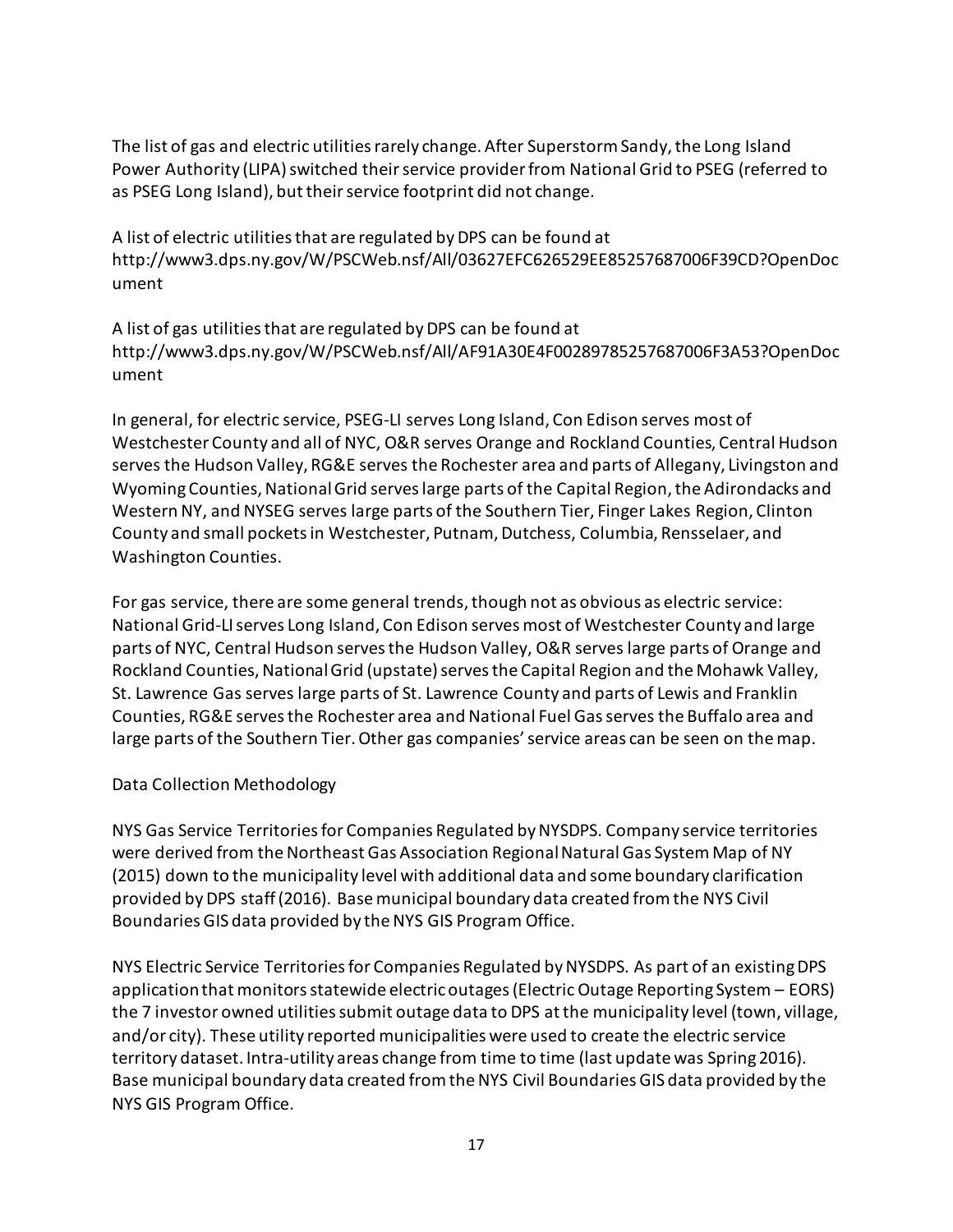### Terms of Use

Although every effort has been made to ensure the accuracy of information, errors may be reflected in the data supplied. The user must be aware of data conditions and bear responsibility for the appropriate use of the information with respect to possible errors, original map scale, collection methodology, currency of data, and other conditions.

### Credits (Attribution)

New York State Department of Public Service. Web layer published by Scenic Hudson, Inc.

### *NYISO Load Zones*

Updated: Nov 20, 2018

#### Description

The New York Independent System Operator (NYISO) is at the heart of New York State's electric system, operating the high-voltage transmission network, administering and monitoring the wholesale electricity markets, and planning for the state's energy future. The NYISO is responsible for the reliable operation of New York's nearly 11,000 miles of high-voltage transmission and the dispatch of over 500 electric power generators. In addition, the NYISO administers bulk power markets that trade an average of \$7.5 billion in electricity and related products annually. This feature service is intended to be used as an interactive basemap for an operation dashboard being designed by Energy Resource Management staff.

#### Terms of Use

The information contained herewith isthe property of the New York Power Authority and may not be duplicated or given to any other persons, company, or other organizations without the written approval of the Authority.

Credits (Attribution) David Ettere

# **Reference Layers**

# *NYS Civil Boundaries (County, Town, City, and Village layers)* Updated: Jan 17, 2020

# Description

Publication Date: June 2019. Updated as needed. Current as of the Publication Date. This service has polygon layers for the following boundary types: State, Counties, Cites, Towns, Cities and Towns combined, Villages, and Indian Territories. In addition, there are separate shoreline layers for the State layer and the County layer. Boundaries are at 1:24,000-scale positional accuracy except for the shoreline in State\_Shoreline and Counties\_Shoreline which is being adjusted to 1:24,000-scale positional accuracy as part of ongoing work. Boundary changes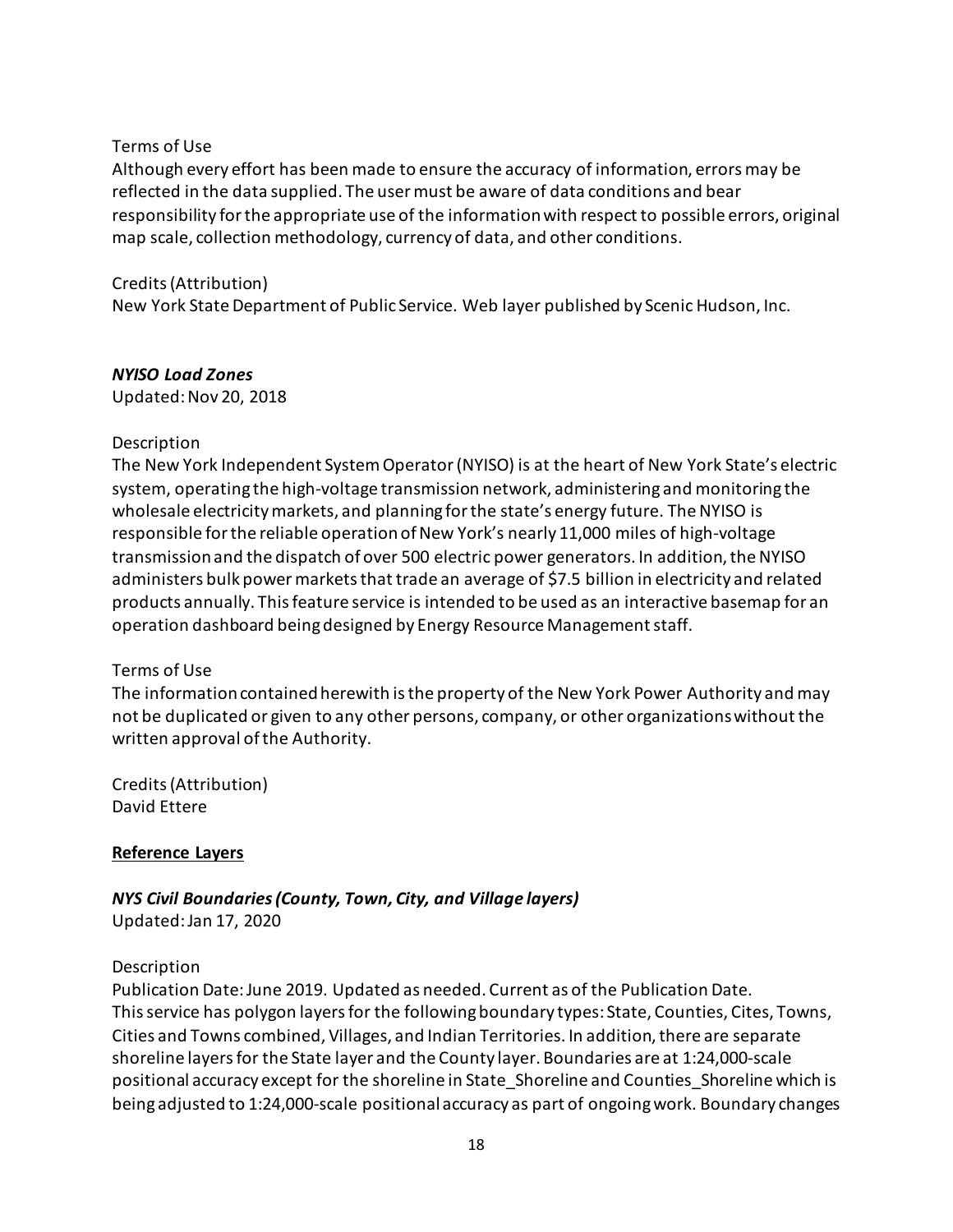are made as needed and based on authoritative sources. See metadata for each layer for additional information.

Additional metadata, including field descriptions, can be found at the NYS GIS Clearinghouse: [http://gis.ny.gov/gisdata/inventories/details.cfm?DSID=927.](http://gis.ny.gov/gisdata/inventories/details.cfm?DSID=927) This map service is available to the public.

# Terms of Service

The State of New York, acting through the New York State Office of Information Technology Services, makes no representations or warranties, express or implied, with respect to the use of or reliance on the Data provided. The User accepts the Data provided "as is" with no guarantees that it is error free, complete, accurate, current or fit for any particular purpose and assumes all risks associated with its use. The State disclaims any responsibility or legal liability to Users for damages of any kind, relating to the providing of the Data or the use of it. Users should be aware that temporal changes may have occurred since this Data was created.

### Credits (Attribution)

NYS Office of Information Technology Services GIS Program Office (GPO). Primary Contact: GPO, GISBoundaries@its.ny.gov, 518-242-5029. Web layer published by Scenic Hudson, Inc.

### *Tax Parcels*

Updated: Feb 19, 2020

#### Description

#### Publication Date: July 2019

Polygon data for missing counties added by James P. Mudd, Conservation GIS Manager, Scenic Hudson, Inc. from data provided by counties in 2019. Attribute data joined from statewide parcel data (NYS\_Tax\_Parcel\_Centroid\_Points) published by NYS OITS in July 2019. This file contains primarily 2018 parcel data only for NY State counties which gave the NYS GIS Program Office (GPO) permission to share this data with the public. Work to obtain parcel data from additional counties, as well as permission to share the data, is ongoing. To date, 21 counties have provided the GPO permission to share their parcel data with the public. Parcel data for counties which do not allow the GPO to redistribute their data must be obtained directly from those counties. The GPO's goal is to eventually include parcel data for all counties in New York State.

Parcel geometry was incorporated as received from County Real Property Departments. No attempt was made to edge-match parcels along adjacent counties. County attribute values were populated using 2018 Assessment Roll tabular data the GPO obtained fromthe NYS Department of Tax and Finance's Office of Real Property Tax Services (ORPTS). This tabular data was joined to the county provided parcel geometry using the SWIS & SBL or SWIS & PRINT KEY unique identifier for each parcel. New York City attribute data comes from NYC MapPluto (https://www1.nyc.gov/site/planning/data-maps/open-data/dwn-pluto-mappluto.page) Thanks to the following counties that specifically authorized the GPO to share their GIS tax parcel data with the public: